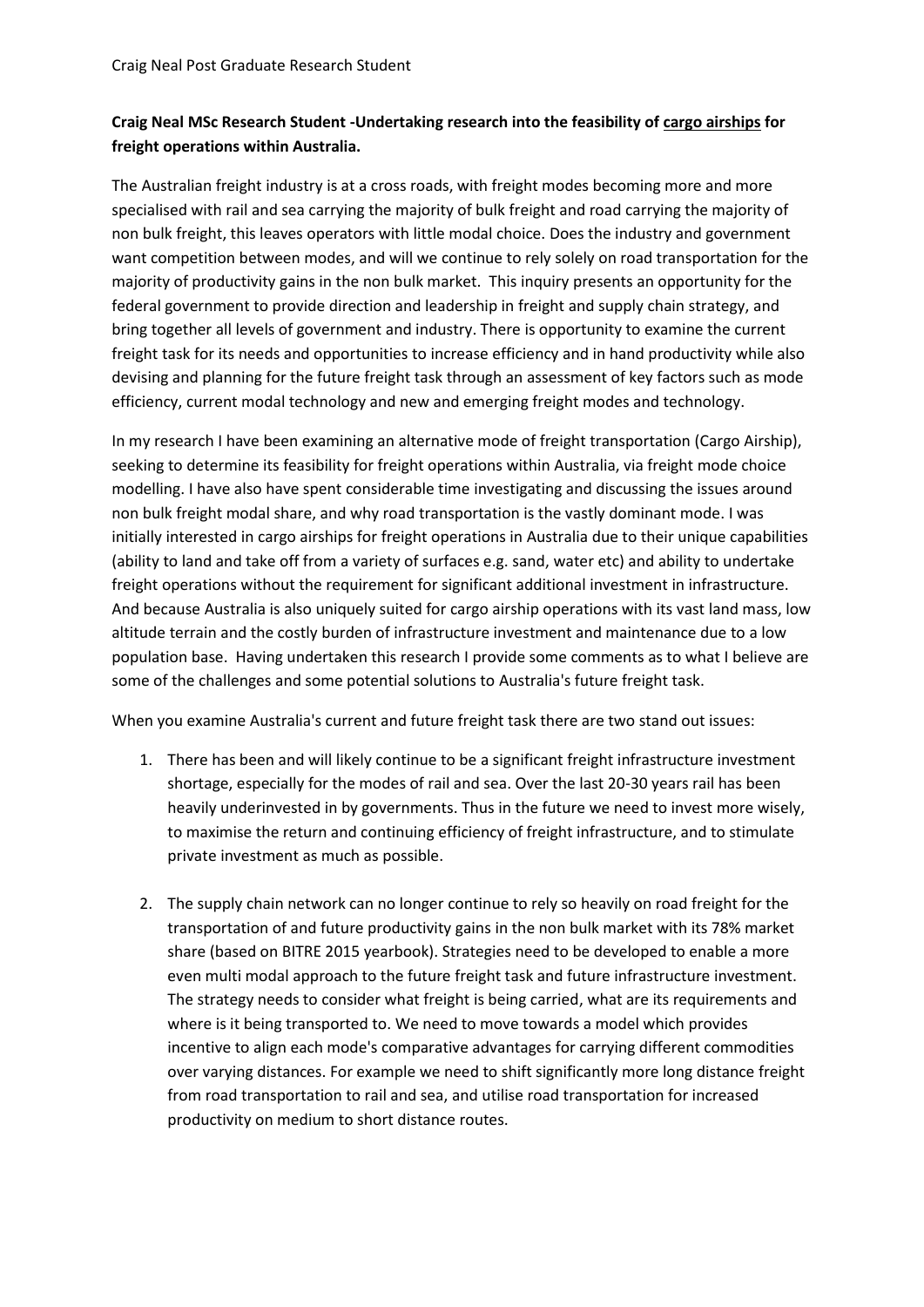From my research examining the Australian Freight network through a freight mode choice approach I have the following suggestions/recommendations;

- 1. Significant more support, investment and incentive for research into Australian freight transportation to occur, especially in a non urban environment, and that universities are engaged with more and given the opportunity to undertake a greater share of studies for the government. I would encourage more research into freight mode choice and mode shifting potential in Australia as there have been very few studies undertaken using this methodology in Australia.
- 2. Support the proposal by the ALC for the establishment of a dedicated Freight Planning and Strategy Division within the Department of Infrastructure and Regional Development, and further propose that this department should also oversee federal government freight research and seek to partner and coordinate with universities to take advantage of the research expertise that these facilities can offer.
- 3. That the inquiry examines the freight task in a disaggregated manner by individual freight type/commodity group by mode. For example when you remove bulk freight the modal share of the freight task is very different and you can see the massive dominance of road freight with a 78% market share.
- 4. That Government and industry undertake more to encourage modal shift from road to rail/sea. This will require significant investment to improve rail/sea infrastructure to increase their service (all characteristics excluding price) offering. From my research *service* is the key differentiator between the modes, and rail and sea have been lagging for quite some time. If nothing changes as history has shown the market share of road transportation in the non bulk freight market will continue to increase which will consequently place more burden on the road network and associated road infrastructure. Thus will governments have the funding to maintain road infrastructure at current levels with an increasing volume of higher mass vehicles, and to maintain and fund new road infrastructure. The major productivity strategy for most state governments is to increase access to more road infrastructure for higher mass vehicles, but at what cost? And will road transportation be able to maintain its service levels in the future with potentially degraded and congested road infrastructure.
- 5. That Rail technology is investigated as to how it can aid in the maximisation of Australia's current freight infrastructure. E.g. signalling and control systems, new locomotives, automated systems etc. We should be aiming for an a much faster more automated system in the near future 3-5 years (*not in 10-15 years time)*. We are also far too slow in investing in rail, as evidenced by the timeframes of the proposed inland Melbourne to Brisbane rail project with a targeted completion date of around 2024-25. Why should it take such an extensive period of time to build a vital piece of freight infrastructure such as this?
- 6. Examine how we can increase the efficiency of all existing freight transportation infrastructure and systems. Are we getting the most out of freight infrastructure?